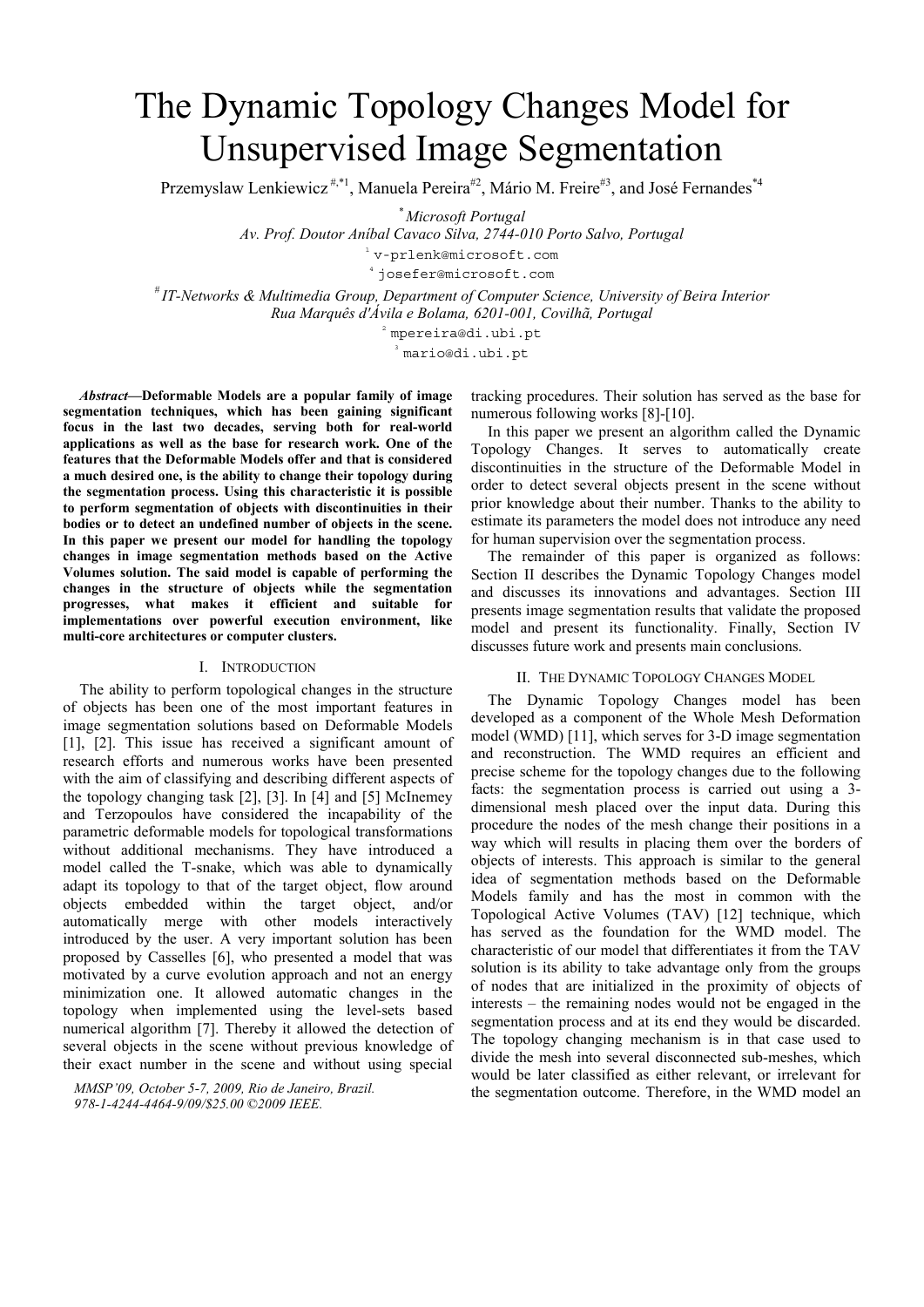efficient ability to perform topology changes plays a significant part for the entire segmentation task.

# *A. The Whole Mesh Deformation Model*

Image segmentation with the WMD model is based on energy function minimization. The said function is defined in such a way to assume its minimal value when the mesh is in the position which segments the shapes of interests present in the input data. In this case, the segmentation is performed by solving an optimization task.

The energy function of the WMD model consists of two types of forces: internal and external ones, which are responsible for preserving the structure of the objects and for applying the features of input images, respectively. In order to calculate the energy for the given model state, the parameter domain  $[0, 1] \times [0, 1] \times [0, 1]$  is discretized as a regular mesh defined by the internode spacing and each of the contributing forces described below is calculated using the appropriate algorithm. The internal energy is composed of two forces and it is defined as follows:

$$
E_{int}(v) = \alpha \sum_{n=1}^{k} |\overline{m} - m_n| + \beta \sum_{n=1}^{k} |arctan\mu_n - \frac{\pi}{2}| \qquad (1)
$$

The two sum expressions represent the mesh continuity and curvature forces. The parameter  $\overline{m}$  represents the average distance between all the nodes and  $m<sub>n</sub>$  is the average distance between the node *n* and its neighbors. The parameter  $\mu_n$  is the average angle between the node *n* and its neighbors. As we can see from (1) the continuity force attracts the nodes of the mesh to maintain equal distances between each other, whereas the curvature term attracts the nodes to keep a 90 degrees angle. The external energy is composed of three forces and is defined as follows:

$$
E_{ext}(v) = \gamma \sum_{n=1}^{k} (1 - I(v_n)) + \delta \sum_{n=1}^{k} (1 - G(v_n)) + \varepsilon \sum_{n=1}^{k} E(v_n) \tag{2}
$$

with  $I(v)$  representing the intensity values of the image,  $G(v)$ being the Gradient Vector Flow [13] values and *E(v)* values obtained by the Canny Edge Detector algorithm [14]. The symbols next to the sum expressions  $(α, β, γ, δ$  and ε) represent their weights and serve to balance their impact on the whole energy.

The energy optimization is performed using a greedy algorithm approach [15]. During the procedure the following is performed for each node *N* of the mesh: if the coordinates  $(x_n, y_n, z_n)$  describe the position of the node N at the time *t*, then for time  $t+1$  the coordinates of *N* would be described with  $(x_{n+l}, y_{n+k}, z_n)$  where  $k, l \in \{-l, 0, l\}$  and correspond to the lowest possible value of:

$$
E(N_{x+k,y+l,z}) = E_{int(N)} + E_{ext(N)}
$$
 (3)

which is the energy of the node *N* calculated with (1) and (2) at these given coordinates. As it can be seen, the node is moved in its nearest neighborhood in *X* and *Y* planes and the position with the lowest energy is chosen as the new position

of the node. Those steps are repeated for each node of the mesh until the following rule is satisfied:

$$
sum_n \leq \mu
$$

(4)

where  $\mu$  is a small value near zero and the  $sum_n$  expression is defined as follows:

$$
sum_n = \sum N: N(x, y, z, t) \neq N(x, y, z, t + 1)
$$
 (5)

The given term verifies the number of nodes that have changed their position in the last algorithm iteration. Whenever this number is decreased to zero (or very near to zero) the mesh is assumed to be in its stable position and the segmentation is finished

# *B. The Dynamic Topology Changes Model*

The WMD model has the ability to change the topology of the mesh during the segmentation process and to create discontinuities in the mesh structure while the mesh deformation progresses. This is performed in contrast to the TAV method, where the task of topology changing is a separate step of the whole segmentation process [12], [16].

The difference between these two ideas is depicted on Figures 1 and 2. The former one shows the approach taken in the TAV solution. It is possible to see that the process is organized in a sequential manner, with each step being performed separately from the remaining ones. The steps of shape optimization are always repeated until the mesh reaches a stable state, namely when the nodes will no longer show a tendency to significantly change their positions. After that the size of the mesh in terms of number of nodes is recalculated in order to provide an even distribution of the nodes in the entire mesh. As a result, the mesh can be deformed out of its optimal shape, which is why the optimization step is performed again. After the abovementioned the step of topology changes is carried out. The mesh is tested for nodes placed in wrong locations, like the external nodes placed far from any surface or internal nodes placed on a background area. Those nodes, when detected, are subjected to one of the following



Fig. 1. Organization of the processes composing the segmentation procedure in the case of TAV solution.



Fig. 2. Organization of the processes composing the segmentation procedure in the case of WMD model.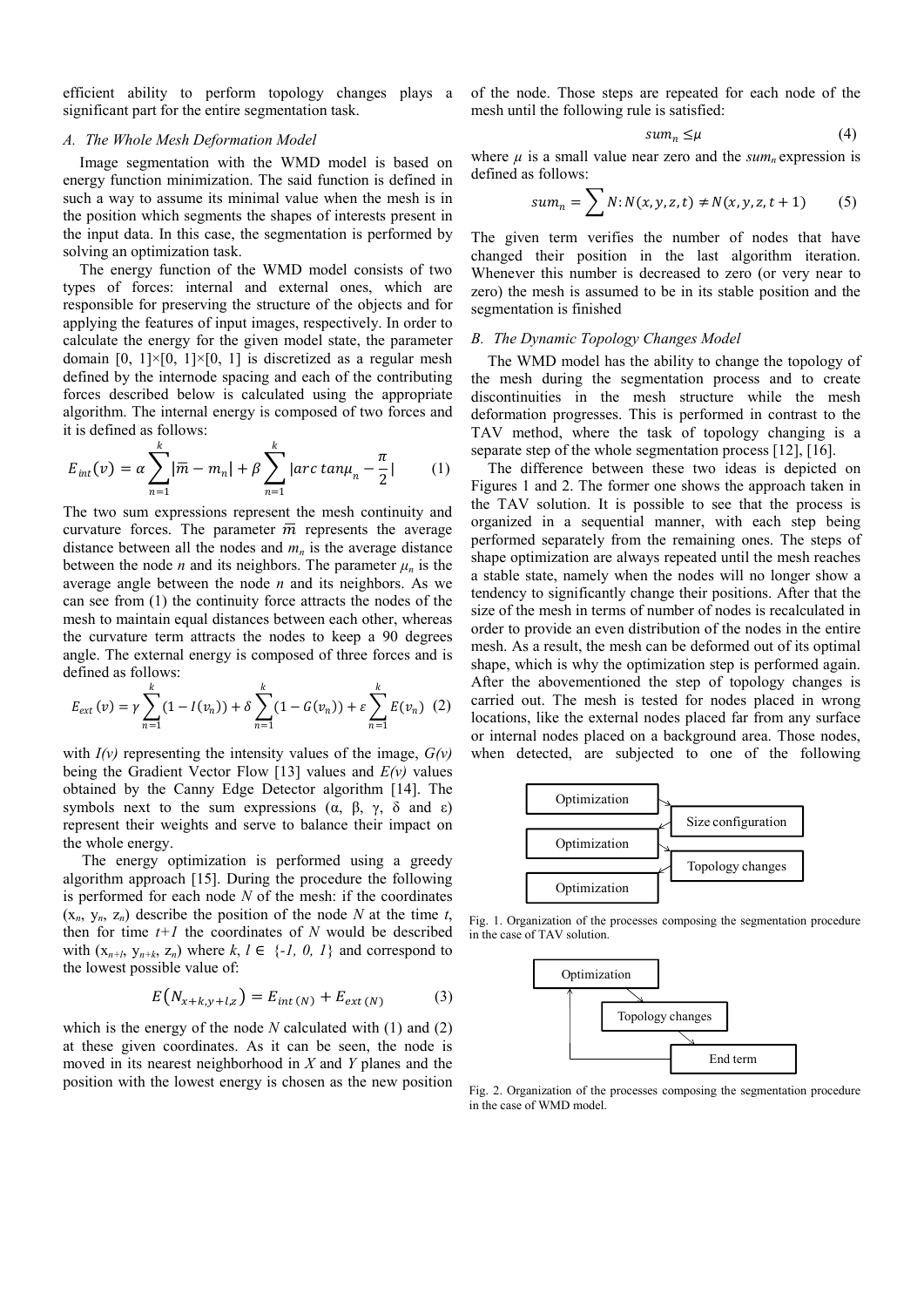procedures: the node removal or the link removal. The former assumes that the wrongly located node should be discarded completely from the mesh structure; the latter assumes that only the links interconnecting the given node with its neighbors should be broken until the structure of the mesh will not show any more errors. Finally, the shape optimization step is carried out again to ensure that the mesh assumes the position with the minimal energy value.

As it can be seen, the composition of the process is modular. The respective parts are performed one by one and any step along the sequence requires for the predecessor to finalize its actions. This causes the segmentation process to be very badly suited for tasks like workload parallelization. Also, the progression of the model towards the desired result is not stable and during a major part of the segmentation process the state of the model represents data that is not useful.

Approach used as the base for the Dynamic Topology Changes model is presented on Fig. 2. It is constructed using a different assumption, namely to join the topology changes feature together with the optimization of mesh and carry them out along the whole segmentation process. Whenever a need for mesh reconfiguration would be encountered during the shape optimization, the model should react in desired way and start creating discontinuities in the mesh structure. On the other hand, the said topology changes feature should be constrained at all times by the mesh energy function, which would guarantee that it will not cause it to progress out of its stable state. This twofold dependency between two processes would assure the correct behavior of the mesh and a stable progression to its optimal shape.

### *C. The Procedure of Topology Changing*

As shown on the Fig. 2, the topology changing and the shape optimization steps are constrained into one loop, which is repeatedly executed until the segmentation end term has been met. During the shape optimization step each node of the mesh can change its position due to the energy minimization process and as a result the lengths of links connecting it with its neighbors are also altered. What follows is the initialization of the topology changing mechanism in order to verify if any discontinuities in the mesh should be created. This is done with the following steps: the lengths of the links between the given node and its neighborhood are checked with the following term:

$$
|link(N_n, N_c)| \leq \frac{G_x + G_y}{2} \times flex \qquad (6)
$$

where  $G_x$  and  $G_y$  represent the average distance between mesh nodes in *x* and *y* directions and *flex* is the flexibility parameter, which is defined upon segmentation execution and will be discuss later in section II D. Whenever a certain link fails to satisfy (6) it is marked as broken. We can safely assume that this process is carried out only when desired because the mesh is defined to have a rigid and stable structure and as a result a majority of the links of the mesh extend their lengths only by small values during the whole process. When above described situation of a link breaking occurs, we can assume with high probability that a given node has been attracted to a border of an object present in the scene of interests and thus the connection breaking should be called.

The broken link will no longer be considered when calculating the continuity term of the energy function in the next iteration. As a result, the node will show a behavior as if this link did not exist at all and it will progress away from its current location more freely. This will usually cause extending and possibly breaking the links of its neighbors, as shown on Fig. 3. This sort of chain reaction is much desired as it will trigger the movement of nodes and breaking of connections in a small neighborhood. This will in turn lead to a successful detection of the entire discontinuity in the mesh structure. Such process will be stopped at the right locations, namely where the nodes of the mesh encounter the edges of objects of interest. This is guaranteed by defining the energy of the edge detector to a very significant value, which will always stop the progression of nodes.

### *D. Estimation of the flexibility parameter*

The Dynamic Topology Changes mechanism requires the correct value of the flexibility parameter to be defined upon algorithm execution in order to perform successful segmentation. If the said parameter would be defined with a value that is too high for the specific environment, the mesh would not be disconnected in the areas in which it should be and as a result several objects present in the scene would be detected as one. On the other hand, if the flexibility parameter would be defined too low, the mesh would detect discontinuities in locations where they actually do not exist. Manual selection of this parameter for each segmentation task is much undesired. To eliminate the need for this we have developed a function that calculates the correct value of the flexibility parameter according to the current execution environment.

To do this we have performed a number of segmentation experiments using a set of artificial images as the input. Those have been constructed with the aim of representing several different scenarios concerning the features, which in our opinion would have an impact on the required value of the flexibility parameter. Those are namely:

- the minimum distance between the objects in the scene
- the size of the smallest discontinuity in the scene
- the width of the largest object in the scene

After performing the first round of experiments we have discovered that the distances enumerated above should be measured in a slightly different manner, namely not as the



Fig. 3. Example of a chain reaction during discontinuity detection in the structure of an object.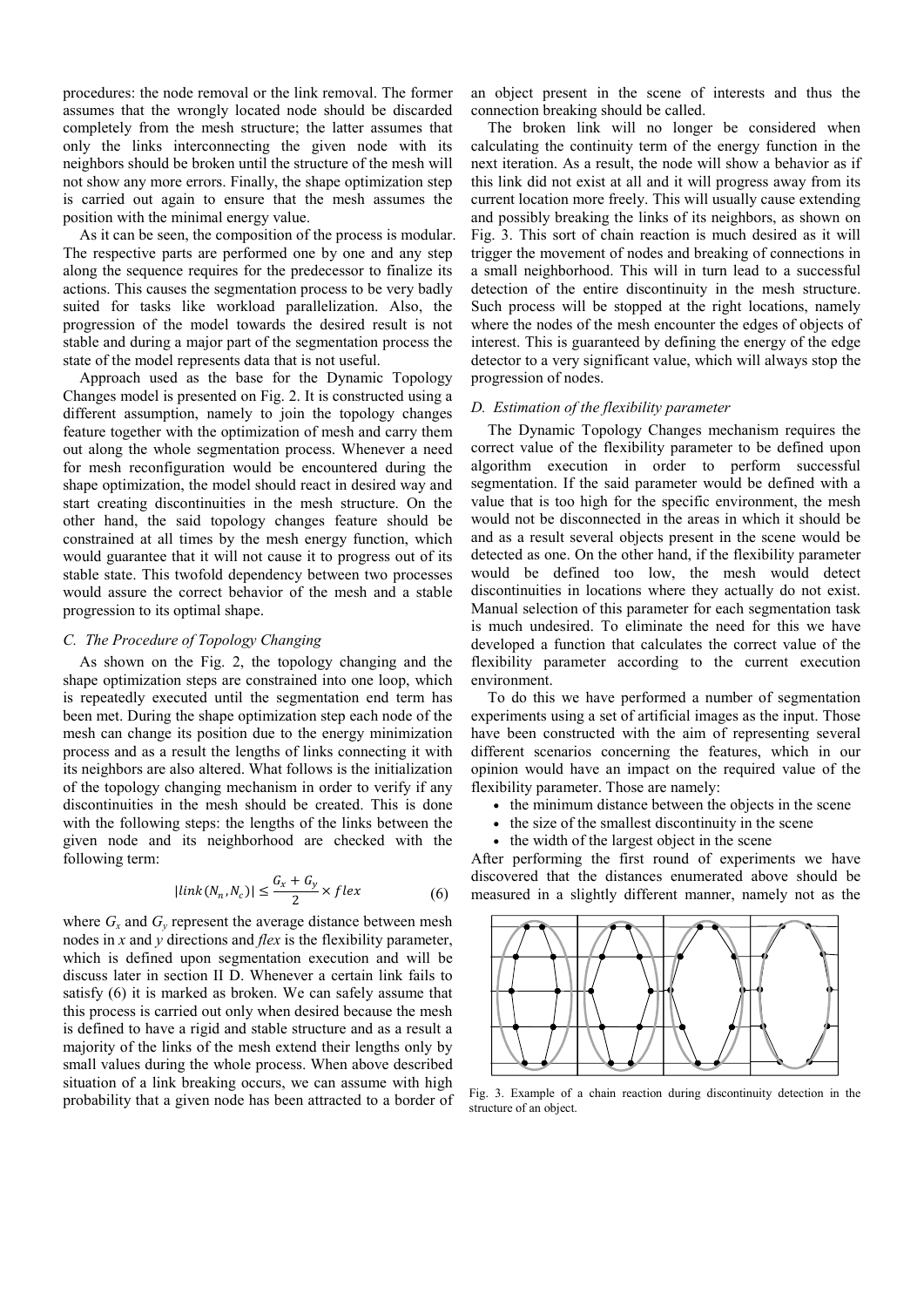actual distance in a two-dimensional plane, but rather as two separate distances in the x and y planes individually. Then, the smaller value should be considered as relevant. The style of this measurement is depicted on Fig. 4. The explanation for this fact lies in the way in which the mesh is constructed. It is initialized with the links forming a regular, cubic structure and during the segmentation process the mesh tends to maintain this arrangement. As a result majority of the links would still be located in a parallel manner either to the x or y axis when they will be subjected to testing with the flexibility term and thus those distances should also be measured in a manner parallel to the x and y planes.

The experiments that we have performed were carried out according to the following plan:

- A series of artificial images presented in Fig. 5 was used.
- For each of the images we have measured the three values described above.
- For each image we have performed a series of segmentation experiments using different values of the flexibility parameter and of the mesh grid size. The value that offered the best segmentation result was marked as the optimal one for the given scenario.

Using a total number of 16 images with 4 different grid sizes and about 5-6 values of the flexibility parameter, we have performed 352 segmentation experiments. During these experiments it was observed that:

• A strong dependency can be noted between flexibility parameter and the initial size of the grid. The optimal value of the parameter has been kept in the range of:

$$
flex(grid) \in (1.8 \times grid ; 2.1 \times grid)
$$
 (7)

where *flex* stands for the value of the flexibility parameter and *grid* is the average initial size of the mesh in *x* and *y* directions. This is a very expected behavior, as both the initial grid size and the flexibility parameter describe in a straightforward way the same feature of the mesh during the segmentation process, namely the lengths of the links.

The exact optimal value of the flexibility parameter depends on the minimum distance between the objects in the image or the size of the smallest discontinuity – whichever was smaller. This dependency is depicted on Fig. 6. As it can be seen, the correlation of the both



Fig. 4. Illustration of the way in which the measurements of image features in our experiments are taken. The value  $a$  is the actual distance between the two objects in the image, the value *b* is the distance measured only in the *X* plane. The latter is considered as relevant in our experiments.



Fig. 5. A set of artificial images used to perform our experiments. values is high and the value of the optimal flexibility parameter can be expressed as follows:

$$
flex(dist) = \begin{cases} min_d, & dist < min_d \\ dist, & dist \in [min_d, max_d] \\ max_d, & dist > max_d \end{cases}
$$
 (8)

where  $min_d$  and  $max_d$  stand for the minimum and maximum values from the optimal range of the flexibility parameter according to (7) and the *dist* described the smallest distance between the objects in the scene.

- The width of the objects themselves does not show to have any impact on the optimal flexibility parameter value.
- Finally, the algorithm shows to allow some margin of error, i.e. the segmentation outcome has not been noticeably different with the flexibility parameter set to  $\pm 15\%$  of its optimal value.

#### III. VALIDATION OF THE PROPOSED METHOD

To assess the efficiency of our topology changing method we have performed a series of test, each presenting different type of input data. The first group was based on artificial images, not used before as the training set for the construction of the function calculating the dynamic flexibility parameter. The second group consisted of real, 2-dimensional medical images. The third experiment included a 3-dimensional volume representing a CT scan of a human brain and composed of a series of 12 slice images.



Fig. 6. Dependency between the optimal value of the flexibility parameter and the shortest distance between objects in the scene.